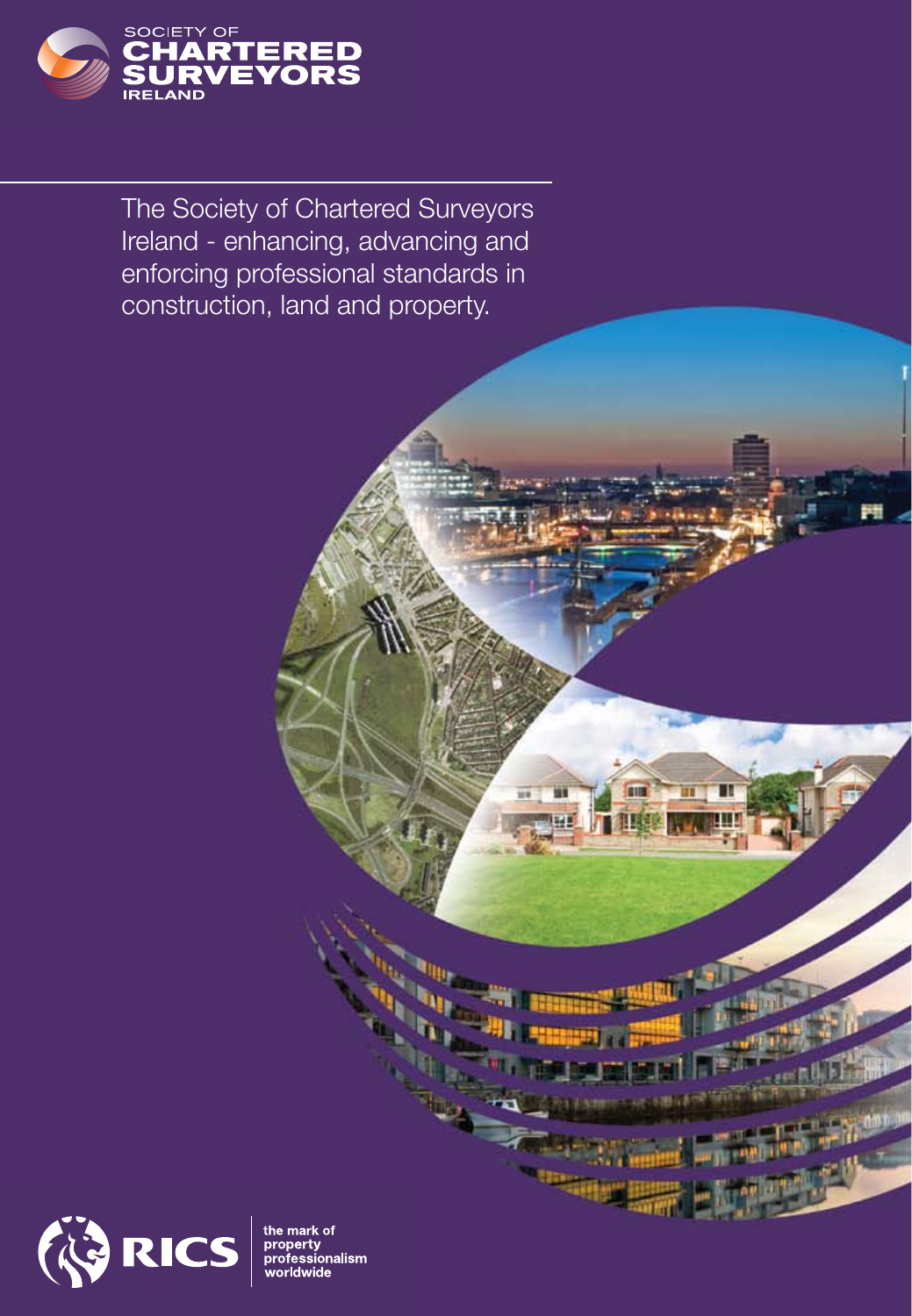

Society of Chartered Surveyors Ireland

1

**Overview**

The Society of Chartered Surveyors Ireland is the leading professional body for construction, land and property professionals in Ireland.

With approximately 4,000 members nationwide, the Society of Chartered Surveyors Ireland, in conjunction with RICS, awards the Chartered Surveyor professional qualification which is the internationally recognised mark of excellence in the construction, land and property sectors.

Members of the Society of Chartered Surveyors Ireland are construction, land and property professionals typically employed in both the private and public sectors in Ireland.

The Society of Chartered Surveyors Ireland works in partnership with the RICS, the worldwide professional body for Chartered Surveyors that is committed to setting and upholding the highest standards of excellence and integrity and has a global network of over 100,000 members.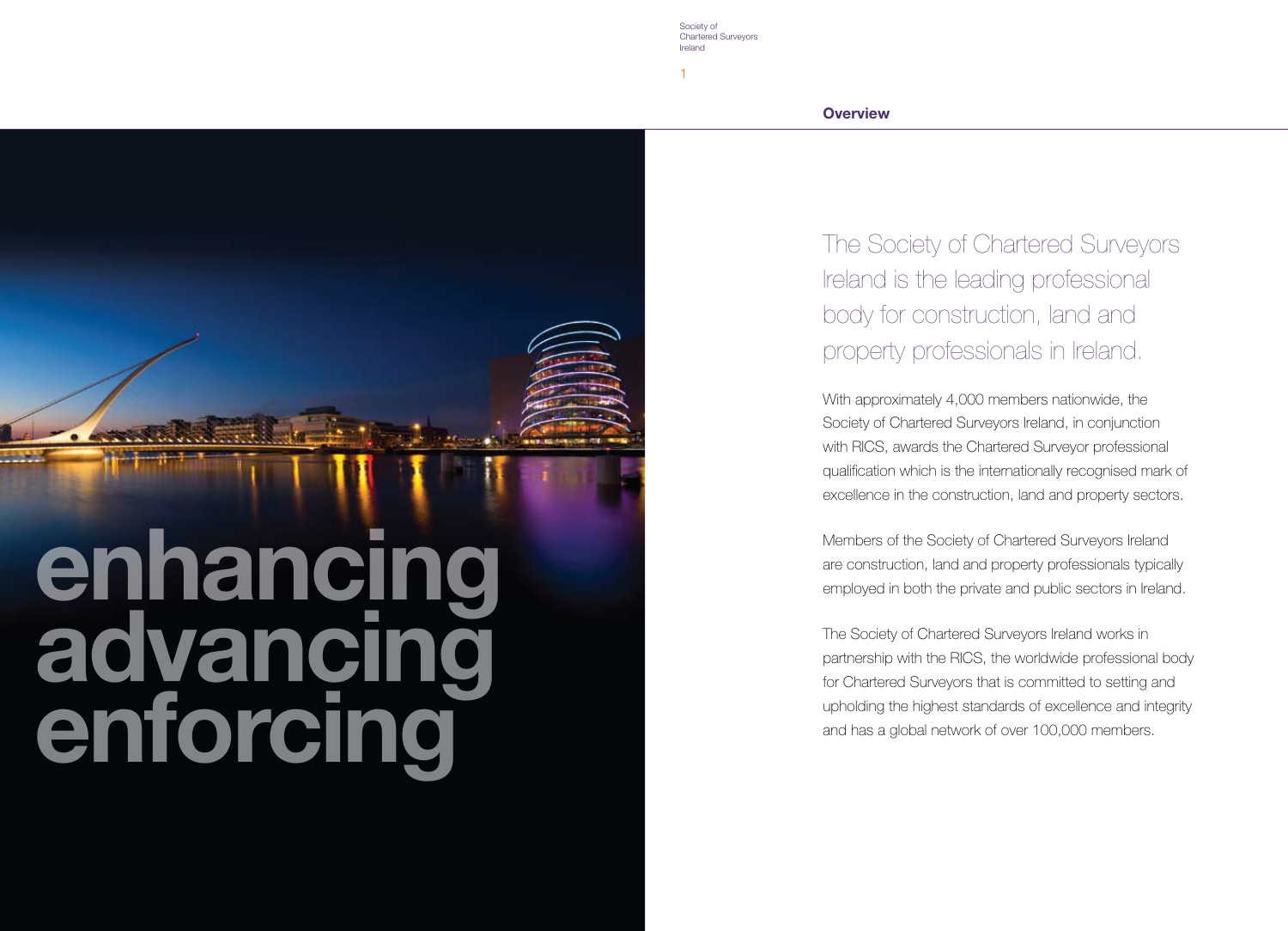

# **The Society of Chartered Surveyors Ireland:**

Sets the highest standards of academic achievement and practical training for entry into the profession and provides a programme of continuing professional development (CPD) to ensure professional competence.

**Regulates its members** by setting and enforcing high standards of professionalism among its members through effective and efficient regulation to ensure consumer confidence.

# Develops and produces leading-edge research

and knowledge into key issues in the construction, land and property sectors and provides independent professional expertise to Government, policy makers and other stakeholders.

The Society of Chartered Surveyors Ireland is also the competent authority for the **registration of the titles of** Quantity Surveyor and Building Surveyor under the Building Control Act, 2007.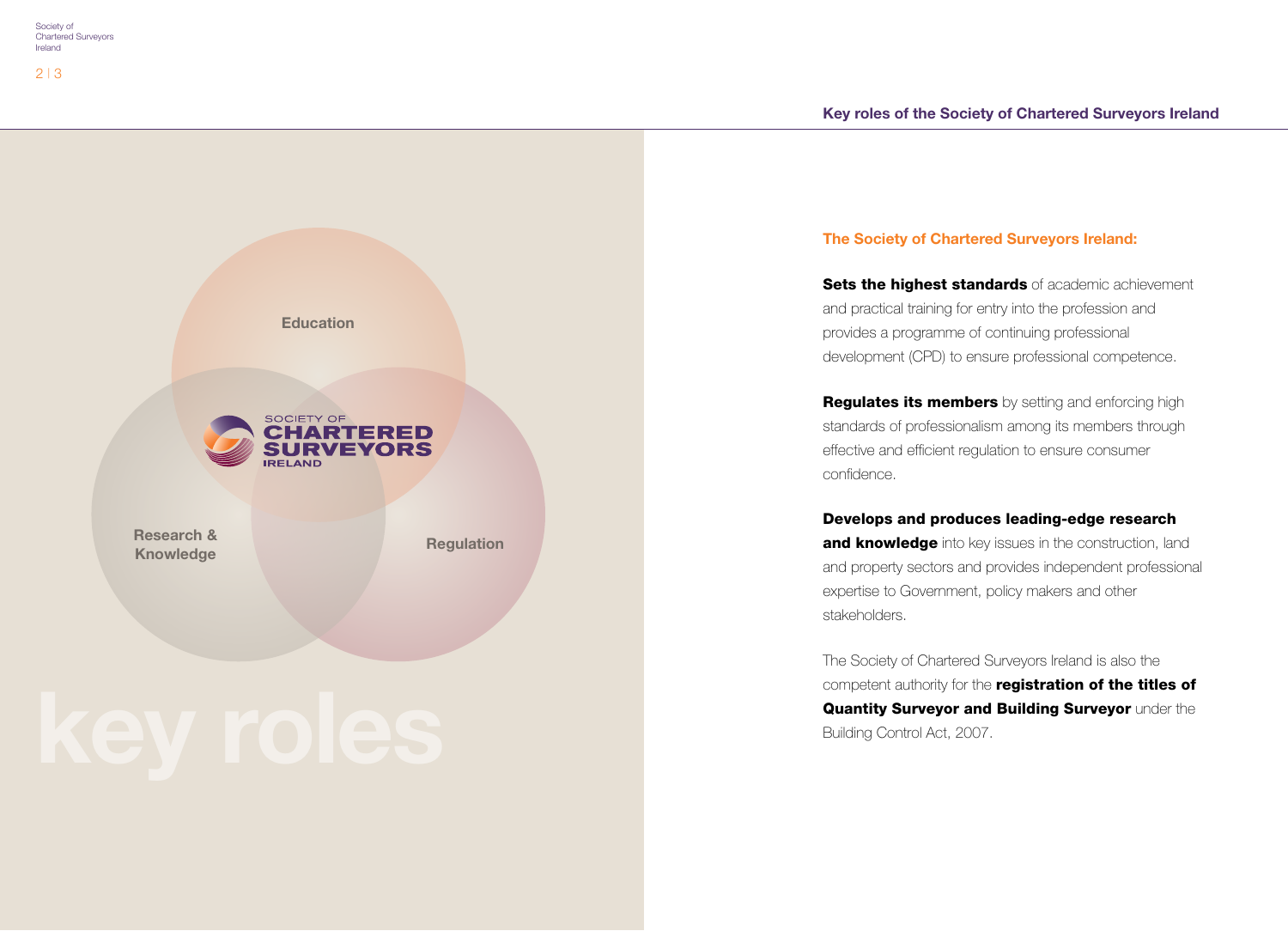## **What is a Chartered Surveyor?**



Chartered Surveyors are highly trained and experienced professionals who are typically employed throughout the construction, land and property sectors and will usually specialise in one of the following areas:

## **Construction**

### Quantity Surveyor

advises on the costs of developing all types of buildings and infrastructure.

### Building Surveyor

carries out building surveys and provides management and design consultancy services.

Project Management Surveyor manages complex building and infrastructural projects.

## **Land**

Planning & Development Surveyor manages the proposals to develop new or refurbish existing buildings.

Geomatics Surveyor

maps the built and natural environment to provide accurate spatial data which facilitates planning, development and conservation.

Minerals Surveyor provides expertise in the full life cycle of mineral development.

Rural Surveyor

values, manages and sells agricultural land including forestry.

## **Property**

### Residential Agency Surveyor

provides professional expertise in the valuation, management, letting and sale of residential property.

Commercial Agency Surveyor

provides professional expertise in the valuation, management, letting and sale of commercial property.

### Valuation Surveyor

provides professional expertise in valuations, acquisitions, disposals, investments and rent reviews for all types of property.

Property & Facilities Management Surveyor provides professional management services for residential and commercial multi-unit developments and facilities.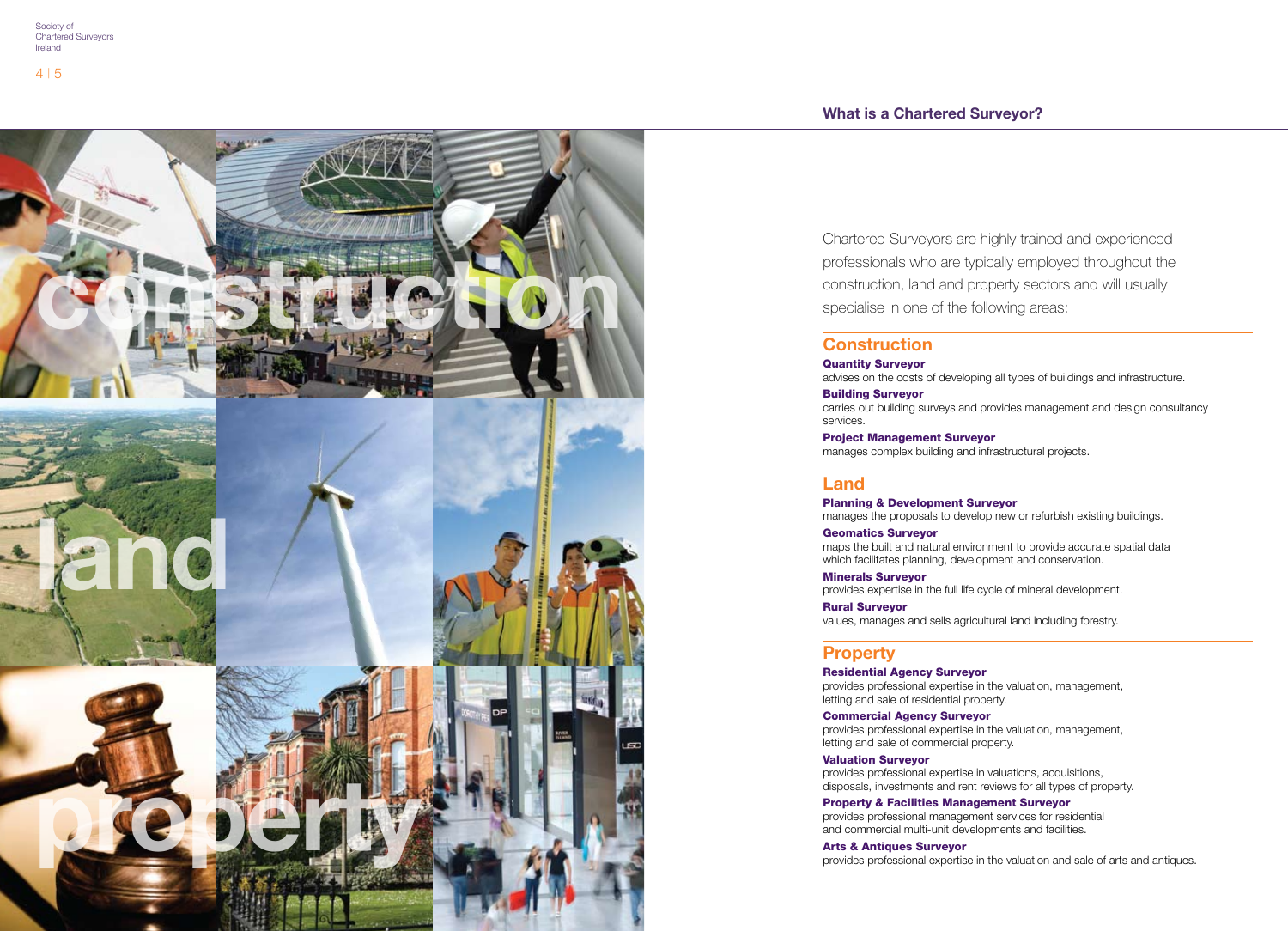**C SUARTISER** 

6 | 7

**education**

The Society of Chartered Surveyors Ireland sets standards for entry into the surveying profession and accredits construction, land and property undergraduate and postgraduate degrees in several leading Irish Institutes of Technology.

In order to become a Chartered Surveyor, typically, candidates must have a recognised surveying-related degree and have completed the Assessment of Professional Competence (APC), a two-year period of structured practical training which culminates in a professional interview.

Members are recognised by designatory letters:

**FSCSI/FRICS – Fellow MSCSI/MRICS – Member AssocSCSI/AssocRICS – Associate\*** 

The Society also delivers a comprehensive annual Continuing Professional Development (CPD) programme to ensure that members can meet the highest standards of competence and professionalism. Members are required to complete sixty hours of CPD over three consecutive years.

*\*Associate members are not Chartered.*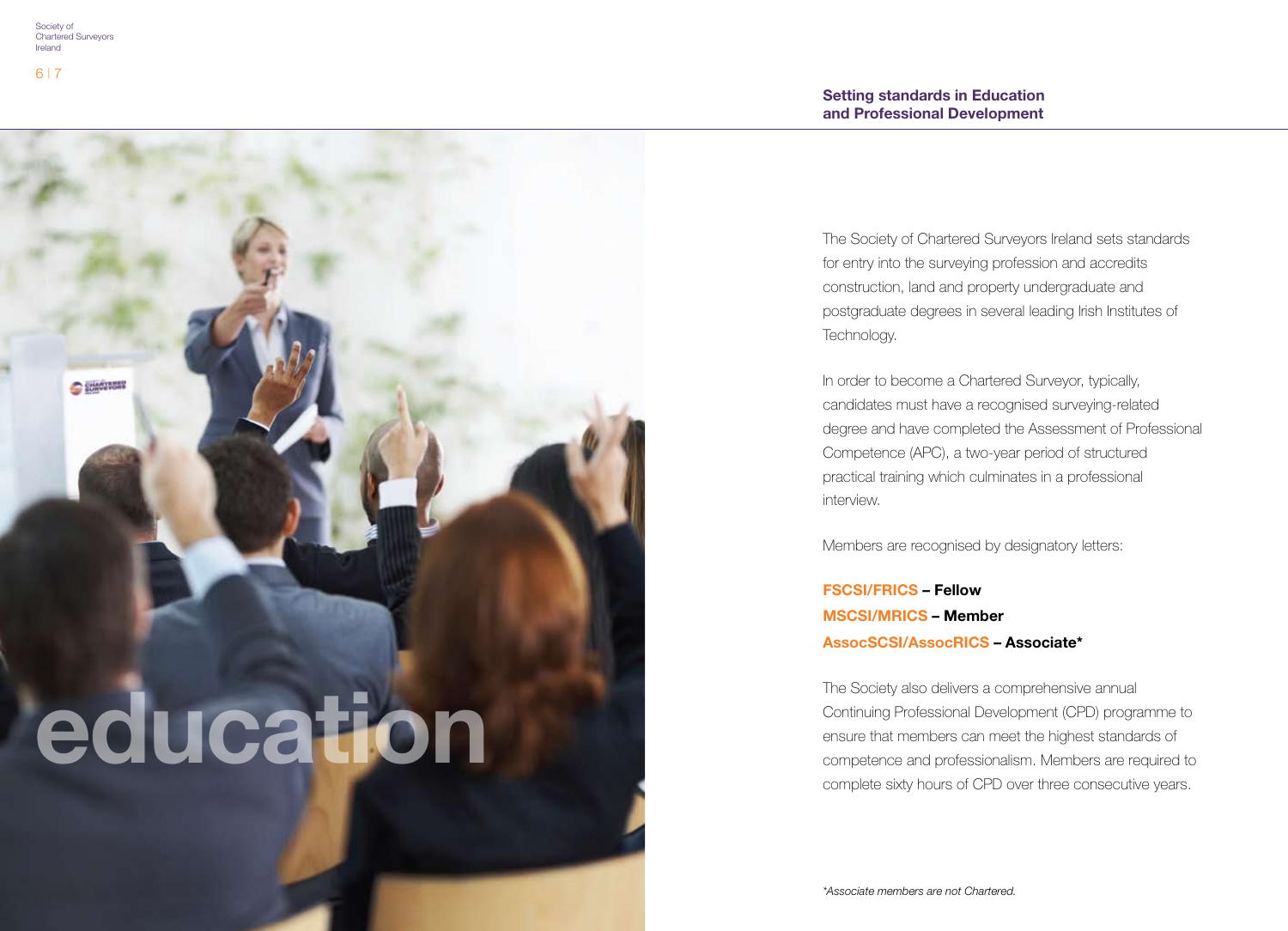# **Professional Regulation**



Regulation applies to all members of the Society of Chartered Surveyors Ireland and it covers those matters for which individual members are responsible and accountable in their professional lives.

The Society of Chartered Surveyors Ireland, through its professional groups, and in conjunction with RICS, develops professional standards, guidance and information to ensure that it meets its core objective of protecting the public interest.

The Society of Chartered Surveyors Ireland monitors, guides and assists members to comply with rules, regulations and ethical standards. We review and investigate complaints we receive about members and, where appropriate, take disciplinary action in cases where members fall short of the standards expected of them. This process is overseen by a committee composed of members and a majority of independent non-members and ensures the delivery of a fair regulatory process.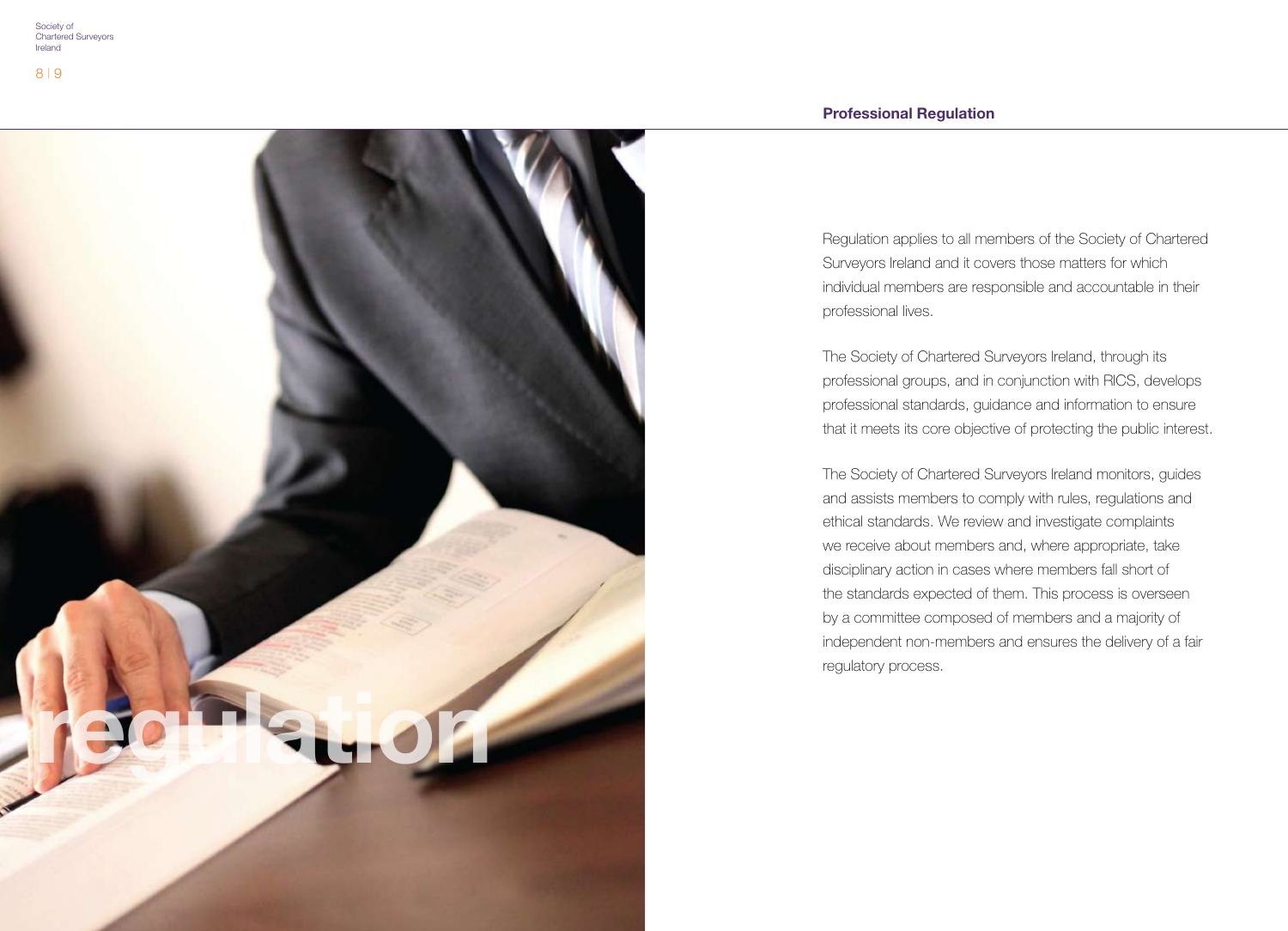

The Society of Chartered Surveyors Ireland is committed to producing leading-edge research and knowledge on a wide range of economic, industry and practice-related issues within the construction, land and property sectors.

The Society produces and disseminates regular surveys of members operating in the construction, land and property markets to provide insight into the key market issues and to comment authoritatively on the implications for business, individuals and the economy.

Providing independent, impartial professional advice and expertise to Government, business and other key stakeholders, for the public advantage, is a key function of the Society of Chartered Surveyors Ireland.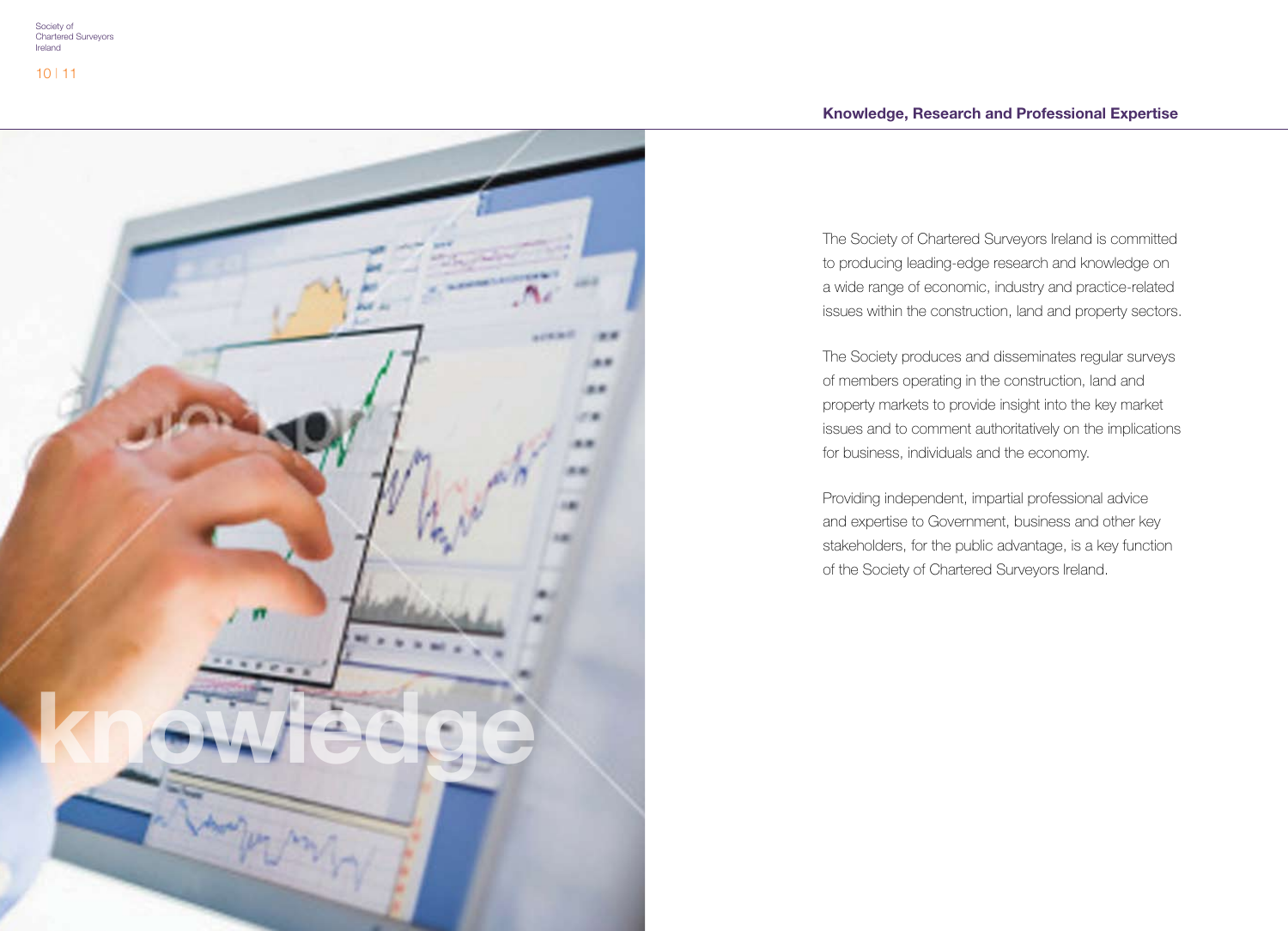# **National and International Reach**

Members of the Society of Chartered Surveyors Ireland operate throughout Ireland. The Society has headquarters in Dublin and has four regional committees which are:

### **Southern Region:**

Cork, Kerry, Tipperary, Limerick, Clare

### **South Eastern Region:**

Wicklow, Wexford, Waterford, Carlow, Kildare, Kilkenny, Laois, Offaly

### **North Eastern Region:**

Meath, Westmeath, Louth, Monaghan, Cavan

### **Western Region:**

Galway, Mayo, Roscommon, Longford, Sligo, Leitrim, Donegal

Members of the Society of Chartered Surveyors Ireland and RICS have an internationally recognised professional qualification and worldwide network of over 100,000 fellow construction, land and property professionals.

### **The RICS world regions are:**

- $\bullet$  UK
- Europe
- MENEA
- Asia
- India
- Oceania
- Americas







the mark of<br>property<br>professionalism<br>worldwide